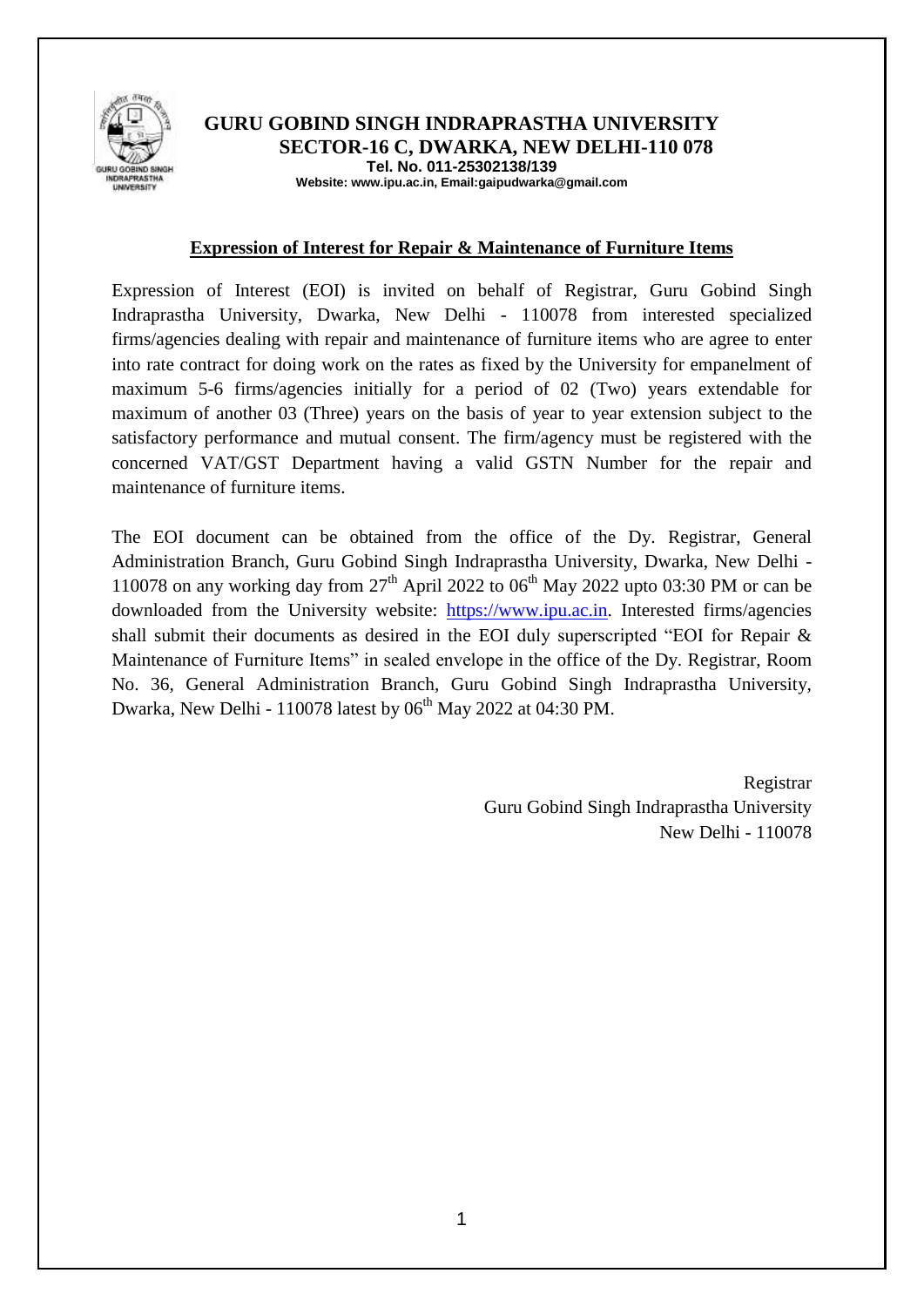# **1. INTRODUCTION**

- 1.1. The University is intended to empanel a maximum nos. of 5-6 reputed and specialized firms/agencies dealing with repair and maintenance of furniture items, which are agree to enter into rate contract for doing work on the rates as fixed by the University.
- 1.2 The prospective/interested firms/agencies are expected to go through all instructions, terms & condition as specified in the EOI document. Failure to furnish complete required information or submission of a proposal having complete information may lead to rejection of their proposal.

# **2. SCOPE OF WORK**

- 2.1. The work includes repair/renovation, addition/alteration and preparation of other customized work of all type of furniture items (wooden/steel) of University Offices, Class Rooms, Laboratories, Hostels, Guest Houses, Canteen, Mess Seminar Halls like tables, chairs, racks, sofa, cushioned chairs, almirah, file cabinets etc. as specified in **Schedule of Work**.
- 2.2 The repair work is to be carried out in the premises of the GGSIPU as far as possible.
- 2.3 If any item is required to be taken out by the agency from the University for repair/replacement, no transportation charges shall be paid by the University. The agency shall arrange its own transportation and prior approval required from the concern department for this.
- 2.4 The agency/contractor shall ensure that the reported complaint is attended to and the complaint/work done immediately, within 02 (Two) working days of receipt of calls/complaints otherwise action shall be initiated as per Para 11.3 of Condition of Contract.
- 2.5 Any loss or damage of any item during repair within the premises of the GGSIPU or at the workshop of the contractor shall be the liability of the contractor and the GGSIPU may, at its discretion, deduct total cost to the item or any part thereof from the bill of the contractor.
- 2.6 The contractor shall use materials of standard quality only, for repair/polishing of furniture items. For change of upholstery of sofa set and stitching of curtains etc. the sample should be got approved by the user officer.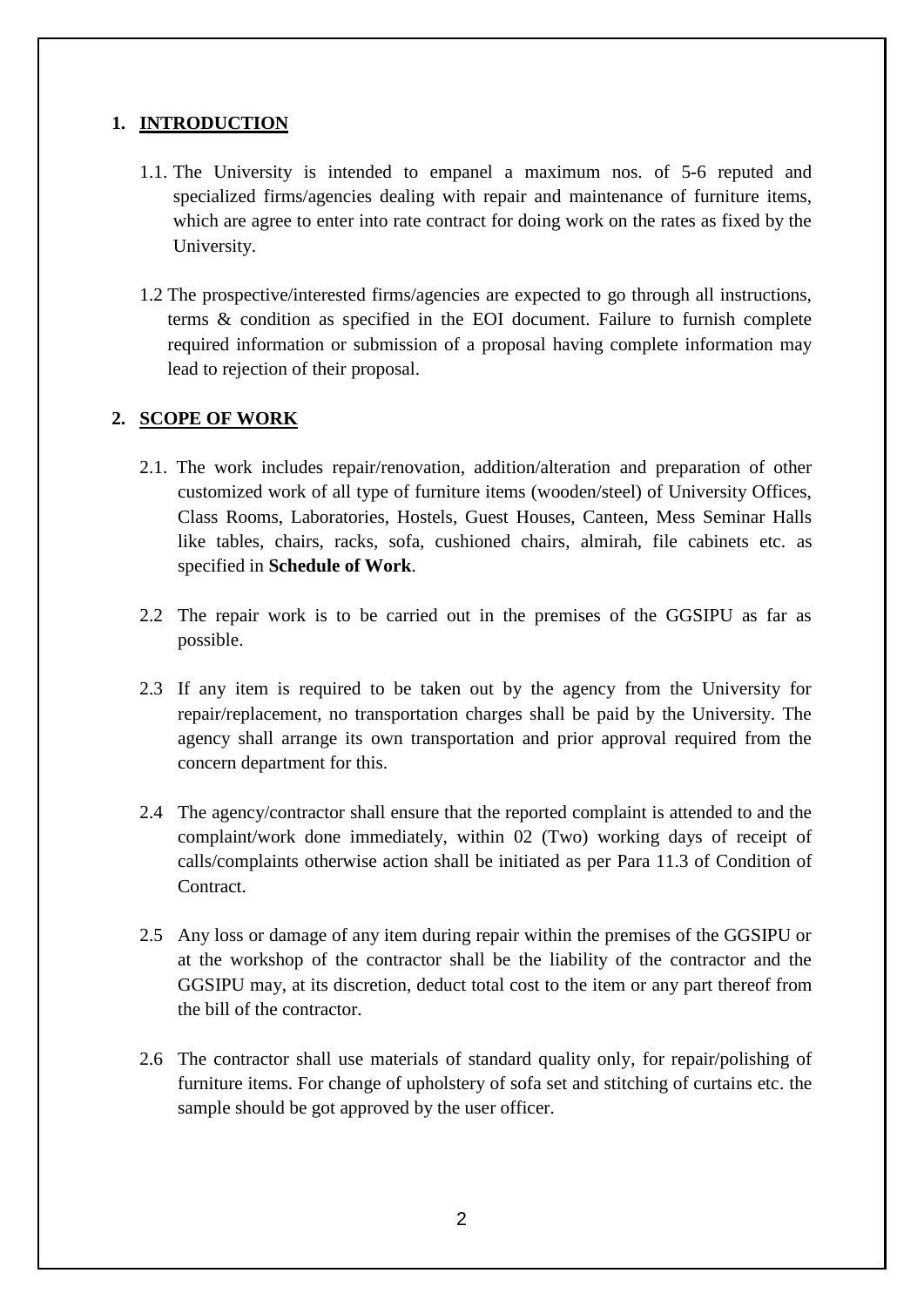2.7 The contractor shall maintain job card/ for each repair work undertaken by him, the card should be got signed by the official concerned after satisfactory completion of work.

## **3. DEFINITIONS**

- 3.1 The Contract means the documents forming the proposal/bid and acceptance thereof and the formal agreement executed between the Competent Authority on behalf of the GGSIPU and the Contractor, together with the documents referred to therein including these conditions, the specifications, designs, drawings and instructions issued from time to time by the Officer-in-Charge and all these documents taken together, shall be deemed to form one contract and shall be complementary to one another.
- 3.2 In the contract, the following expressions shall, unless the context otherwise requires, have the meanings, hereby respectively assigned to them:
	- i) The expression works or work shall, unless there be something either in the subject or context repugnant to such work, be construed and taken to mean the works by or by virtue of the contract contracted to be executed whether temporary or permanent, and whether original, altered, substituted or additional.
	- ii) The Site / Location shall mean the places where work is to be executed under the contract.
	- iii) The Firm/Agency/Contractor shall mean the individual, firm or company, whether incorporated or not, undertaking the works and shall include the legal personal representative of such individual or the persons composing such firm or company, or the successors of such firm or company and the permitted assigns of such individual, firm or company.
	- iv) The GGSIPU means the Guru Gobind Singh Indraprastha University represented by the Registrar and his successors. The University has been established by Govt. of Delhi under the provision of Guru Gobind Singh Indraprastha University Act, 1998. The University is recognized by the University Grant Commission (UGC), India under Section 2(f) and 12(b) of the UGC Act.
	- v) The Competent Authority / Officer-In-Charge shall mean the Registrar, GGSIPU or his authorized representative.
	- vi) Schedule(s) referred to in these conditions shall mean the relevant schedule(s) annexed to the Expression of Interest (EOI) papers, with the amendments thereto issued upto the date of receipt of the proposal/bid.
	- vii)Department means Guru Gobind Singh Indraprastha University or authorized by GGSIPU to work on their behalf.
	- viii) Value means the value of the entire work as stipulated in the letter of award.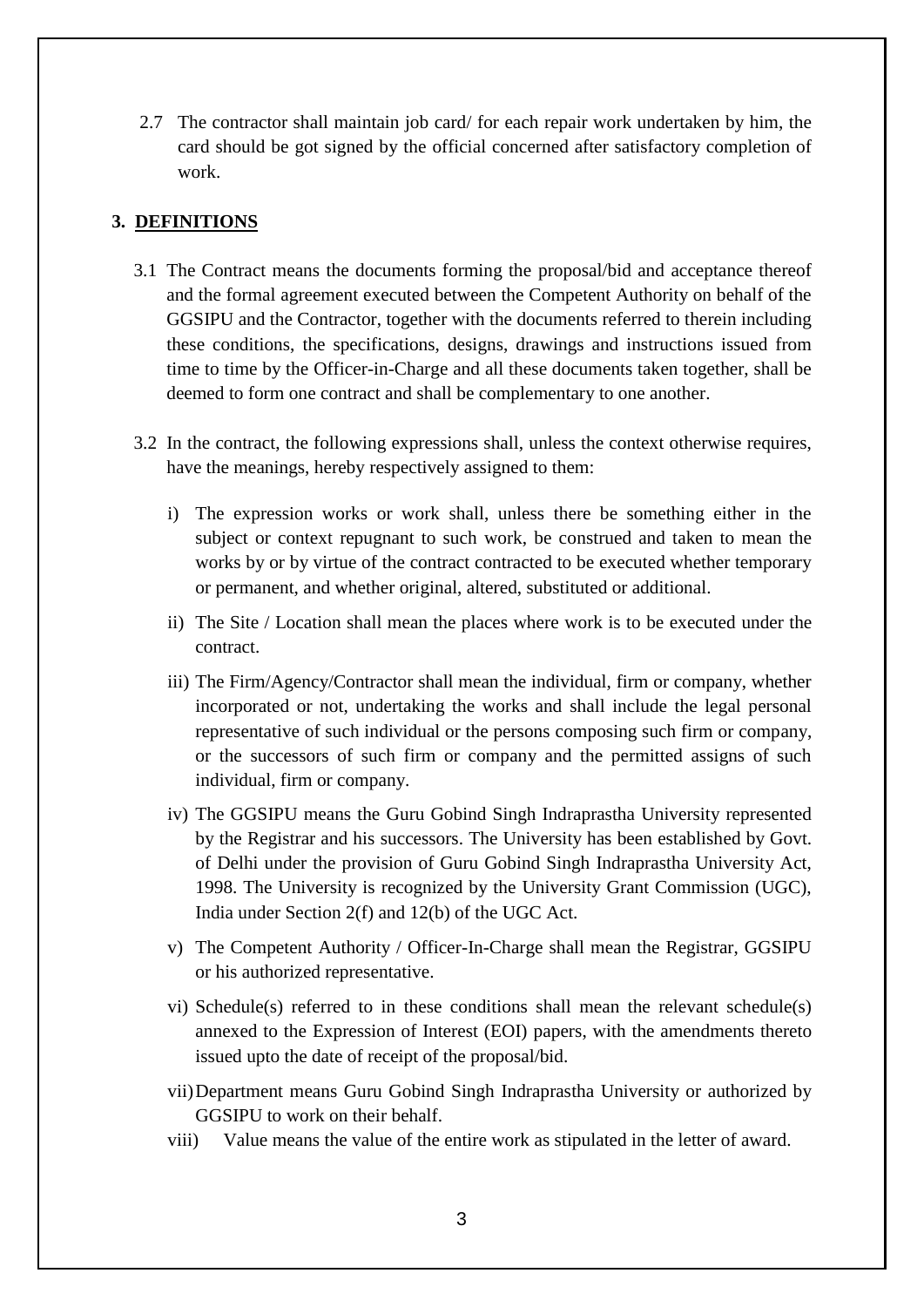- ix) A rate contract is an agreement between the firm/agency and University for repair and maintenance of furniture items for a fixed unit price for a specified period of time i.e., till the validity of the rate contract.
- x) Empanelment or Empanelled Firm means the firm/agency that qualifies eligibility criteria and accepts Terms & Conditions and Rate Contract offered by GGSIP University, New Delhi.

# **4. EARNEST MONEY DEPOSIT**

(i) *The Earnest Money Deposit (EMD) of Rs. 20,000/- (Rupees Twenty Thousand only)* shall be in favour of "Registrar, GGSIPU", payable at Delhi in the form of FDR/ Bank Guarantee/ On-line transfer as per following details :-

|                | <b>Accounts Holder Name</b> | Registrar, Guru Gobind Singh Indraprastha    |
|----------------|-----------------------------|----------------------------------------------|
|                |                             | University                                   |
| $\overline{2}$ | Account No.                 | 927860555                                    |
| 3              | <b>IFSC Code</b>            | <b>IDIB000G082</b>                           |
| $\overline{4}$ | <b>Bank Name</b>            | <b>Indian Bank</b>                           |
| 5              | Micr Code                   | 110019071                                    |
| 6              | <b>Accounts Type</b>        | SB (Saving)                                  |
| 7              | <b>CBS Code/Branch Code</b> | 02029                                        |
| 8              | Branch Name & Address       | GGSIPU, Sector-16C, Dwarka, New Delhi-110078 |
| 9              | Banker's Phone No.          | 011-28035244                                 |

- (ii) Tenders with no Earnest Money Deposit will summarily be rejected.
- (iii) The EMD should remain valid for a period of 45 days beyond the final bid validity period. The EMD of the unsuccessful bidders would be returned to them after the finalization of the Expression of Interest.
- (iv) The EMD of the successful bidder would be released after the receipt of Performance Security, as prescribed, in the form of FDR or Bank Guarantee (BG).
- (v) No interest on EMD both in online or offline mode would be payable by GGSIPU under any circumstances.
- (vi) The bidder shall submit "Earnest Money Deposit" in original in hard copy in an envelope. In case of online deposit of EMD, submission of hard copy is not required.
- (vii) The envelop shall be addressed to Dy. Registrar (General Administration), Guru Gobind Singh Indraprastha University, Sector 16-C, Dwarka, New Delhi – 110078.
- (viii) The envelope containing EMD, shall indicate the name and address of the firm/agency to enable the proposal of EOI to be returned un-opened in case it is declared late or is declared non-responsive. The envelope named **"Earnest Money Deposit"** shall comprise of EMD amount of the Expression of Interest document. The envelope containing EMD must be submitted on or before due date & time**.** Late proposals shall be rejected.
- (ix) Conditions other than those laid down in the Expression of Interest document will not be entertained. Conditional tender shall be summarily rejected.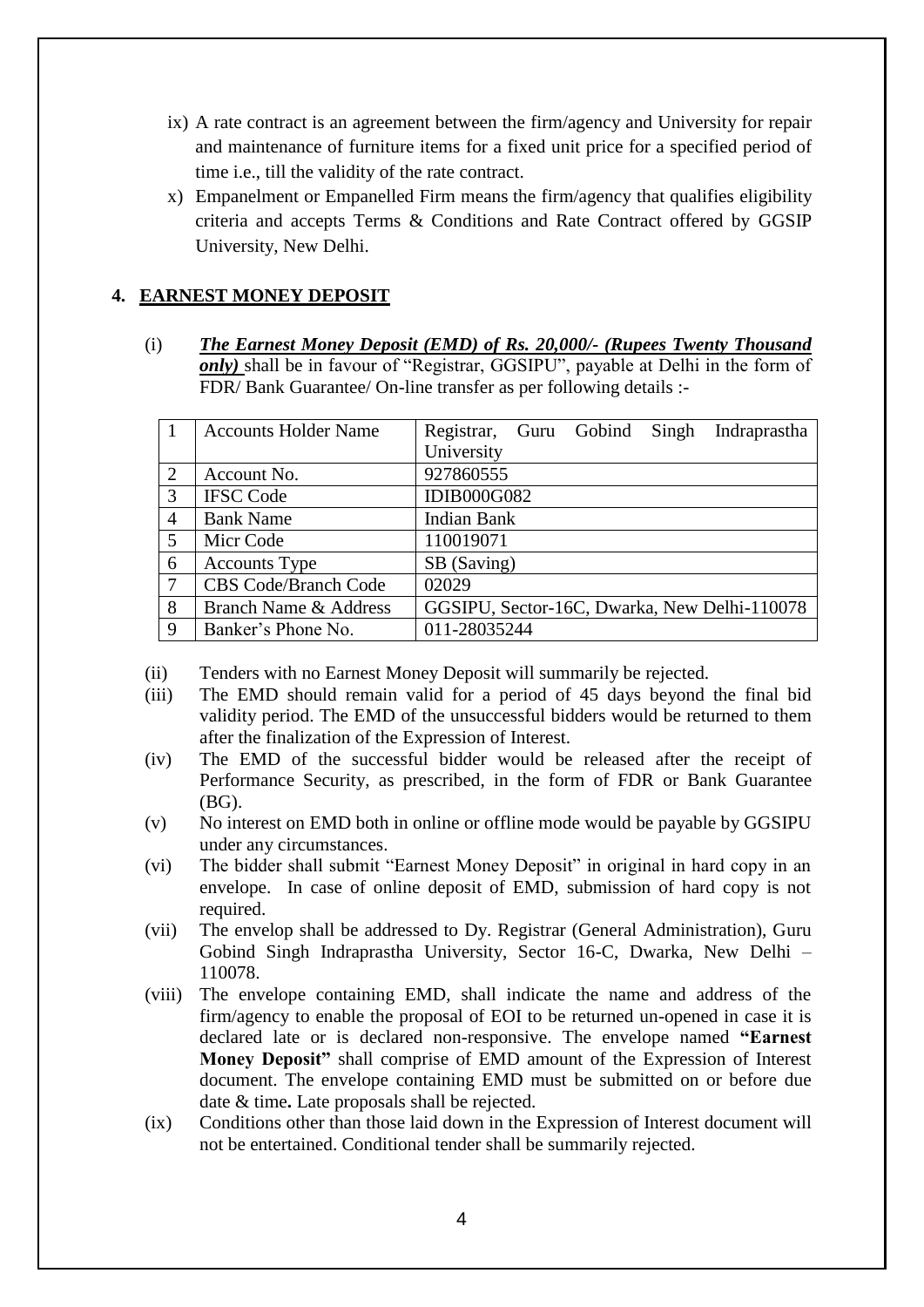**5. ELIGIBLITY CRITERIA** The specialized firms/agencies who fulfill the following requirements shall be eligible to apply (Joint ventures are not accepted):

- 5.1. Should submit original FDR/BG for Rs. 20,000/- (Rupees Twenty Thousand only) against EMD in favour of Registrar, GGSIP University or copy of receipt for online submission of EMD in the University bank account as per detail given at clause 4 (i) above.
- 5.2 Should have minimum average annual financial turnover of Rs. 20,00,000/- (Rupees Twenty Lakh) during the last five (5) years ending March 2021, self-attested copies duly certified by Charted Accountant are required to be submitted**.**
- 5.3 Should have satisfactorily completed the work as mentioned below during the last 05 (Five) years ending last day of receipt of proposal/bid:

Three similar work each costing not less than Rs.8,00,000/- or Two similar work each costing not less than Rs.12,00,000/- or One similar work costing not less than Rs.16,00,000/.

Similar work shall mean "**Repair and Maintenance of office, lab, hostel, class room & other academic related Furniture Items in Central Govt. /State Govt./Autonomous Bodies/Universities/Ministries/Research Institutes/ Educational Institutes and Reputed Private Institutions."**

In case of private establishment, copy of form 26A / TDS certificate issued by client for same work shall be submitted.

Copies of performance certificate issued by the officers of the client department of the rank of Asstt. Registrar / Administrative Officer or equivalent will have to be submitted. Performance certificate must indicate date of completion, nature of work (to establish similar work), name and address of client, value (completion) of work, client commendation etc.

- 5.4 Should have valid PAN No.
- 5.5 Should have valid GST Registration No.
- 5.6 Should have valid Registration of Firm for Carpentry/Furniture work from Govt. authority.
- 5.7 Firms/Agencies should submit an undertaking on a Non-Judicial Stamp paper of Rs. 100/- that he/she has not been blacklisted by any organization in last 05 (five) years.
- 5.8 The firms/agencies shall have to furnish an affidavit as under:-

I/we undertake and confirm that eligible similar works(s) has/have not been got executed through another contractor on back to back basis. Further that, if such a violation comes to the notice of Department, then I/we shall be debarred for bidding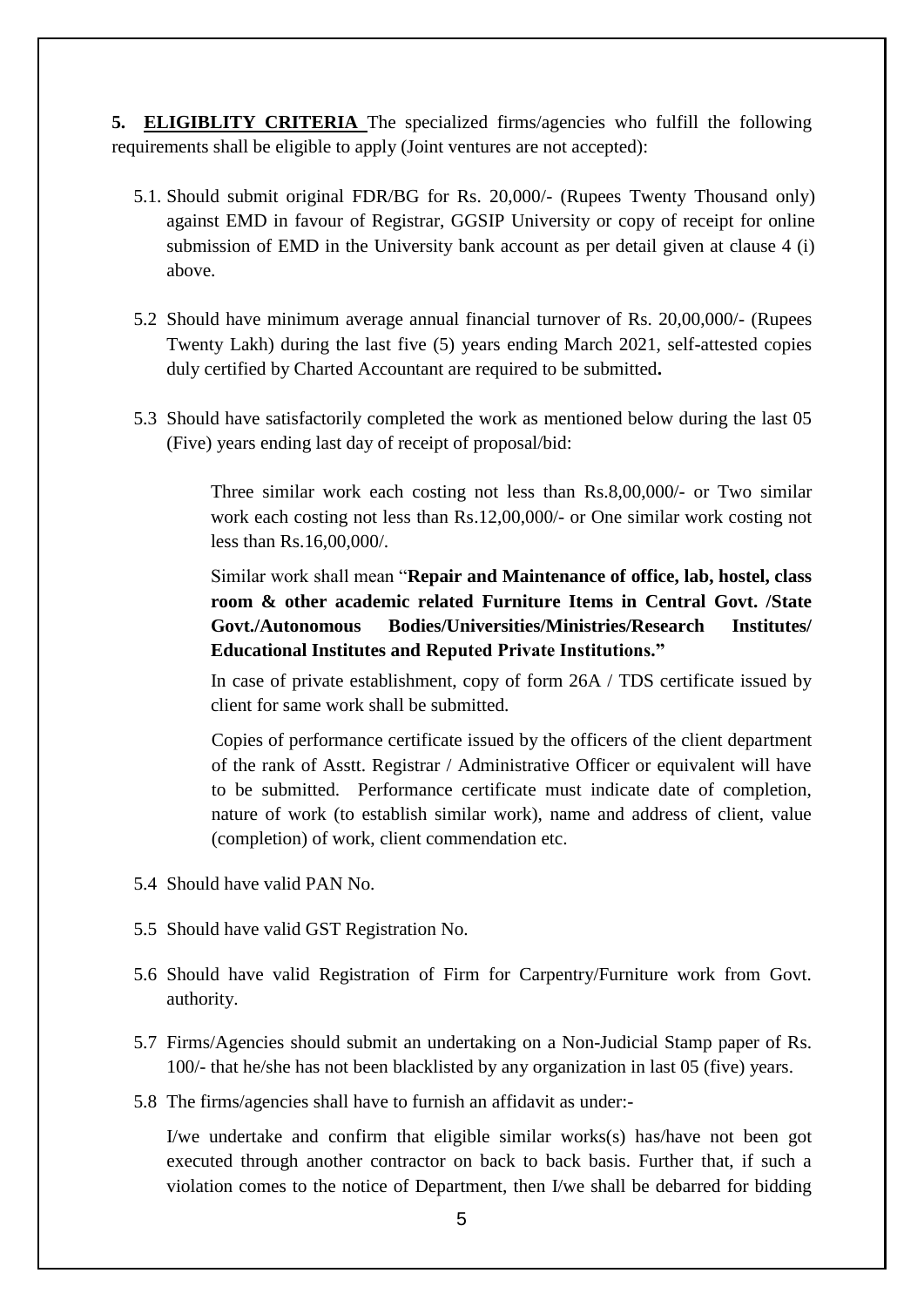in GGSIPU in future forever. Also, if such a violation comes to the notice of Department before date of start of work, the University shall be free to forfeit the entire amount of Earnest Money Deposit / Performance Guarantee.

## **6. SUBMISSION OF PROPOSALS/BIDS**

6.1 Interested firms/agencies shall submit their proposals/bids alongwith required documents w.r.t. eligibility criteria in sealed envelope duly superscripted "EOI for Repair & Maintenance of Furniture Items" which shall be addressed to the Deputy Registrar, Room No. 36, General Administration Branch, Guru Gobind Singh Indraprastha University, Dwarka, New Delhi - 110078, which may be reached latest by  $06^{th}$  May 2022 at 04:30 PM.

# **7. EVALUATION OF BIDS**

- 7.1. **First Stage:** All the requisite documents, as desired for proposal submission mentioned at S.No. 4 in Expression of Interest (EOI), would be evaluated and if found in order, the firms/agencies will be considered as qualified for **second stage** of marking as per marking system defined at **Annexure - 'A'**.
- 7.2. **Second Stage:** Marking will consist a total 100 marks and the marking will be made in two phase, as under:
	- a. **Phase 1<sup>st</sup>:** The 1<sup>st</sup> Phase of marking consists a total 80 marks and the marking will be made on the basis of documents submitted by the firms/agencies. The firms/agencies are required to acquire at least 60% marks (i.e. Minimum 48 marks) to be considered as qualified for  $2<sup>nd</sup>$  Phase of marking.
	- b. **Phase 2<sup>nd</sup>:-** The 2<sup>nd</sup> Phase of marking consists a total 20 marks and the marking will be made on the basis of interaction meeting of firms/agencies before the Committee.

# **8. SELECTION METHOD FOR EMPANELMENT**

- 8.1. The selection of firm/agency for empanelment will be based on **'Total Weighted Marks'** obtained by the firms/agencies in both phase  $(1<sup>st</sup> & 2<sup>nd</sup>)$  of second stage of marking.
- 8.2. The weightage of marks for  $1<sup>st</sup>$  and  $2<sup>nd</sup>$  phase of second stage of marking will be 0.8 and 0.2 respectively.
- 8.3 The marks obtained by the firm/agency will be weighted as under for selection of firms/agencies:

| S.No. | <b>Phases of Second Stage   Weightage   Marks obtained   Weighted Marks</b> |           |  |        |
|-------|-----------------------------------------------------------------------------|-----------|--|--------|
|       |                                                                             |           |  | 5(3x4) |
|       | 1 <sup>st</sup> Phase                                                       | $\rm 0.8$ |  |        |
|       | $\overline{\text{}}^{\text{nd}}$ Phase                                      |           |  |        |
|       |                                                                             |           |  |        |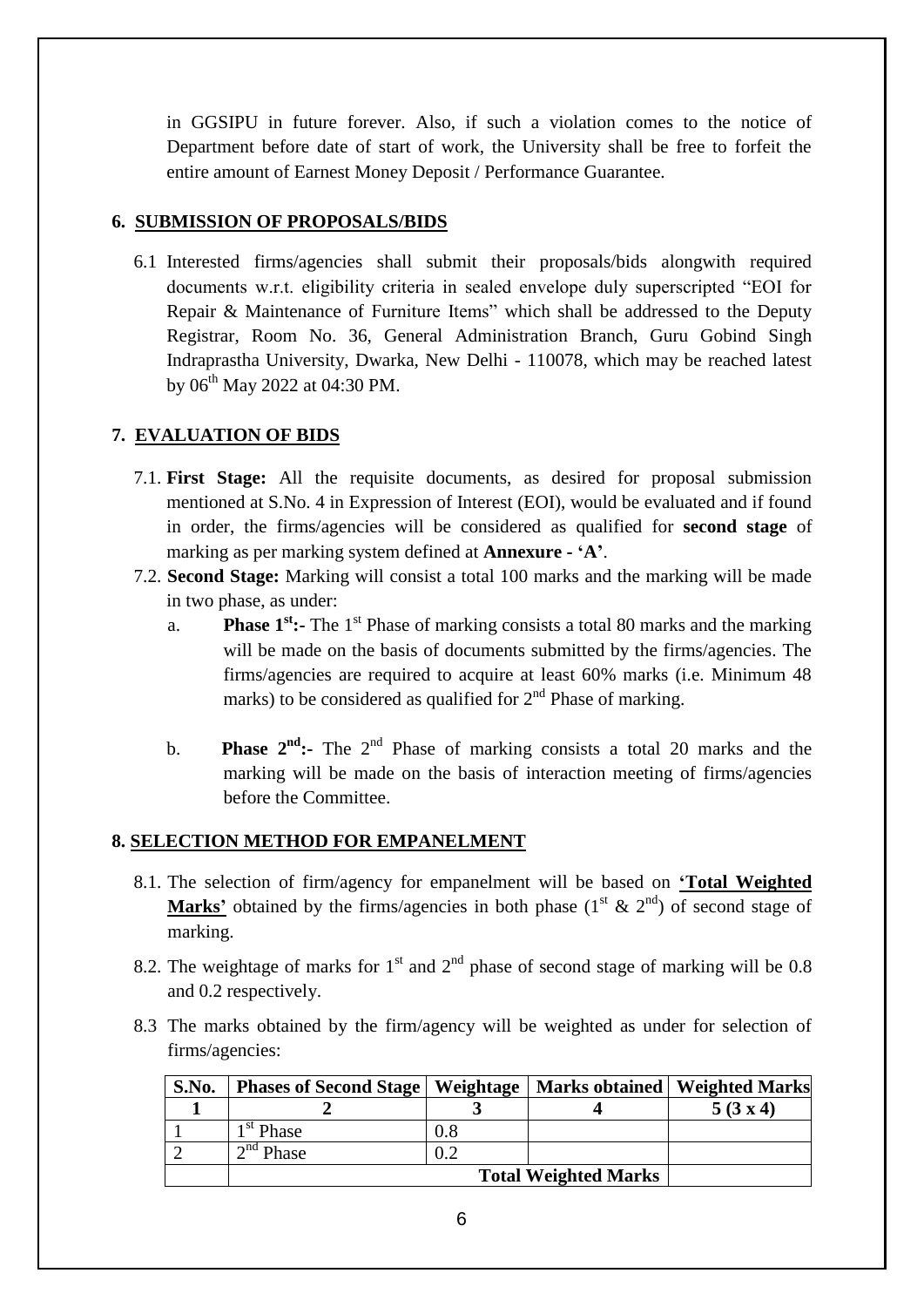# 8.4. **The top 5-6 firms/agencies, who will secure the highest marks, will be considered to be empanelled for repair and maintenance of furniture items.**

## **9. PERIOD OF VALIDITY OF PROPOSALS/BIDS**

9.1 Proposals/Bids shall remain valid for a minimum period of **90 days** after the due date of opening.

## **10. SIGNING OF AGREEMENT & RATE CONTRACT**

- 10.1 After the award of empanelment to the successful firms/agencies, an agreement shall be signed on a Non-Judicial Stamp paper of Rs. 100/- by all selected firms/agencies, as done in conventional tenders. The expenses of Stamp paper etc. will be borne by the firm/agency.
- 10.2 Rate Contract will valid for a period of 02 (Two) years extendable for maximum of another 03 (Three) years on the basis of year to year extension subject to the satisfactory performance and mutual consent.

## **11. CONDITIONS OF CONTRACT**

- 11.1 While working/servicing the equipments, agency should protect the floors, walls and door etc.
- 11.2 No extra charges shall be paid by the University for any kind of transportation.
- 11.3 In case the firm does not respond within the stipulated time as per clause 2.4 in (Scope of Work) after receiving telephonic/written complaint and fails to make the furniture items repair, liquidated damage would be recovered from the contractor's bill at the rate of Rs.1000/- (Rupees One Thousand) per working day for each complaint subject to maximum 05 (five) working days after receiving the complaint otherwise repair will be done from open market and the amount (i.e. penalty of 03 days and repair cost) will be deducted from the bill.
- 11.4 In the event of cancellation of contract, University reserves the right to forfeit the performance guarantee deposited by the agency without any notice.
- 11.5 The work has to be done carefully so that no damages occur, however, otherwise, liquidated damages will be recovered from the contractor.
- 11.6 The agency will be solely responsible for safe & secure transit of goods to the satisfaction of the University. In event of any damages, the loss will be charged by the University in any manner as deemed fit by the University.
- 11.7 The agency shall indemnify University against all loses, it has suffered during any accident/incident during the execution of this job.
- 11.8 The agency is required to take all safety and security measures of men and materials.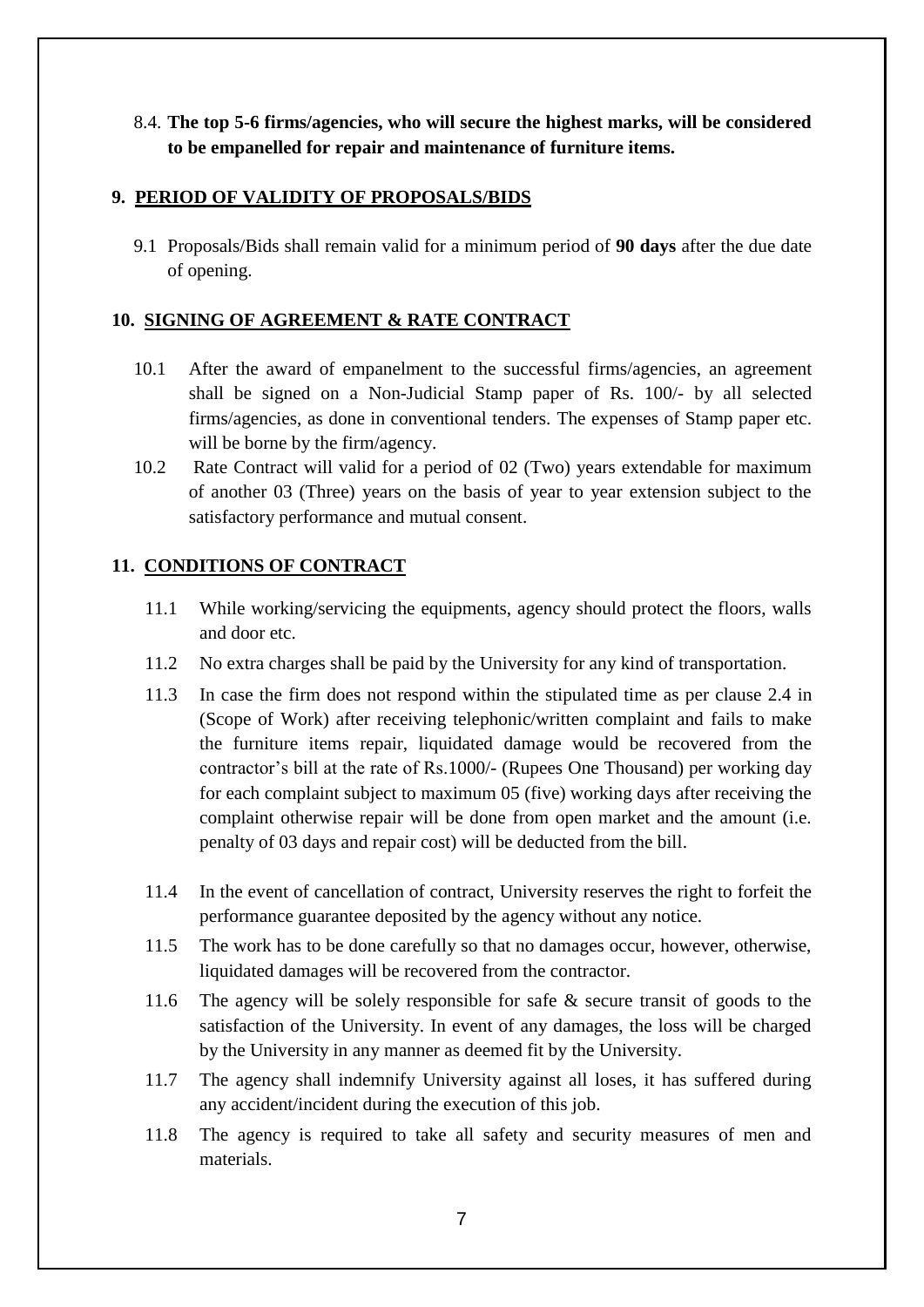- 11.9 All associated activities required for obtaining necessary clearances, permissions, approvals, all licenses from local bodies etc. required for execution of this work shall be responsibility of the agency and cost of which shall be deemed to be included in the rates.
- 11.10 Any time after award of empanelment of firm, University may abandon or reduce the scope of work for any reason whatsoever and hence not require the whole or any part of the woks to be carried out, the agency shall have no claim to any payment of compensation or otherwise whatsoever, on account of any profit or advantage which he might have derived from the execution of the work in full but which he did not derive in consequence of the foreclosure of the whole or part of the work.
- 11.11 In all matters, the orders/ interpretation of the Competent Authority of the University shall be final & binding on the Agency.

## **12. PERFORMANCE SECURITY**

- 12.1 Every successful firms/agencies shall be required to submit **Performance Security**  in the form of FDR or Bank Guarantee (BG) of any scheduled bank in favour of **"Registrar, Guru Gobind Singh Indraprastha University", payable at New Delhi (Validity of FDR or BG should be 26 months) @ 03% of estimated cost of work (i.e. Rs. 60,000/-) as given in EOI document within the 07 days after the award of work.** No interest will be payable on this security deposit money. In case, if the successful firms/agencies fail to submit Performance Security or not responded, their empanelment may be treated as cancelled and the firm/agency may be debarred for further participation in University tenders.
- 12.2 The Performance Security Deposit will be forfeited by order of the Competent Authority in the event of any kind of breach of commitment as per contract/negligence of work/unsatisfactory performance.

## **13. GENERAL RULES & DIRECTIONS**

- 13.1 Expression of Interest will state the work to be carried out as well as the date for submission and opening of proposals/bids and the time allowed for carrying out the work.
- 13.2 In the event of the proposal/bid being submitted by a firm, it must be signed separately by each partner thereof or in the event of the absence of any partner, it must be signed on his behalf by a person holding a power of attorney authorizing him to do so, such power of attorney to be produced with the proposal/bid, and it must disclose that the firm is duly registered under the Indian Partnership Act, 1952.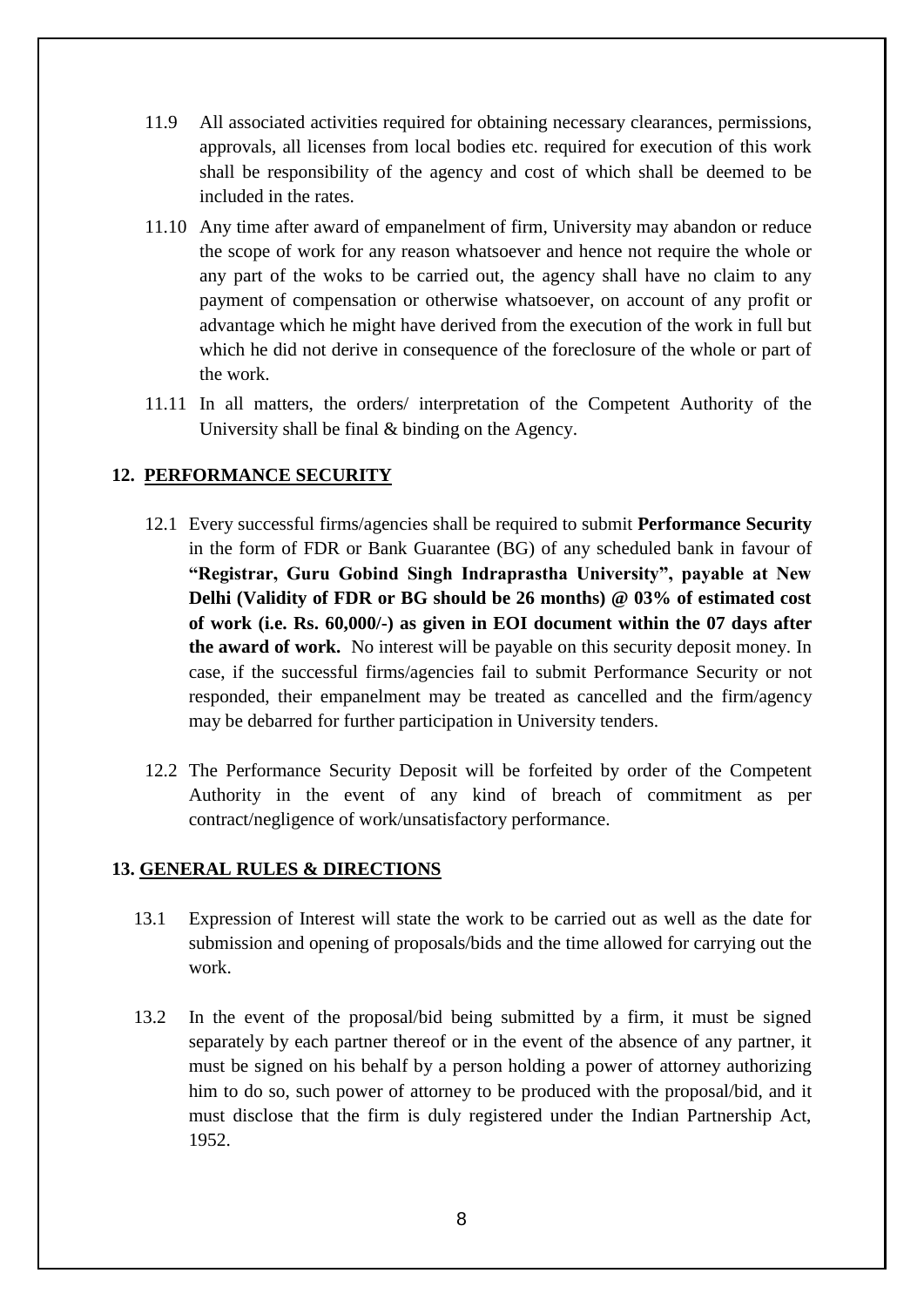- 13.3 Receipts for payment made on account of work, when executed by a firm, must also be signed by all the partners, except where contractors are described in their proposal/bid as a firm, in which case the receipts must be signed in the name of the firm by one of the partners, or by some other person having due authority to give effectual receipts for the firm.
- 13.4 Any firm/agency who submits a proposal/bid shall fill up the Schedule of Work, stating that they are agree to enter into rate contract for doing each item of the work on the rates as fixed by the University initially for a period of 02 (Two) years. Proposal/Bids, which propose any alteration in the work specified in the schedule of work of Expression of Interest (EOI), or in the time allowed for carrying out the work, or which contain any other conditions of any sort, including conditional rebates, will be summarily rejected.
- 13.5 The officer inviting Expression of Interest (EOI) or his duly authorized representatives will open tenders in the presence of any intending contractors who may be present at the time.
- 13.6 The officer inviting Expression of Interest shall have the right of rejecting all or any of the proposal/bid and will not be bound to accept the proposal/bid or any other proposal/bid.
- 13.7 On acceptance of the proposal/bid, the name of the accredited representative(s) of the contractor who would be responsible for taking instructions from the Officerin-Charge shall be communicated in writing to the Officer-in-Charge.
- 13.8 GST or any other tax in respect of this contract shall be payable by the Firm/Agency.

## **14. SPECIAL CONDITIONS**

- 14.1 The contractor or his authorized representative should always be available at the site of work to take instructions from the Competent Authority and ensure proper execution of work.
- 14.2 No work shall commence in the absence of contractor's authorized representative.
- 14.3 The contractor shall execute the different items simultaneously, as far as possible, so that minimum breakage and repairs are involved.
- 14.4 The contractor shall take all necessary precautions to prevent any nuisance or inconvenience to the owners, tenants of adjacent properties and to the public in general and to prevent any damage to such properties and any pollution of environment and waterways.
- 14.5 He shall make good at his own cost and to the satisfaction of the Officer-in-Charge, any damage to public or private property whatsoever caused by the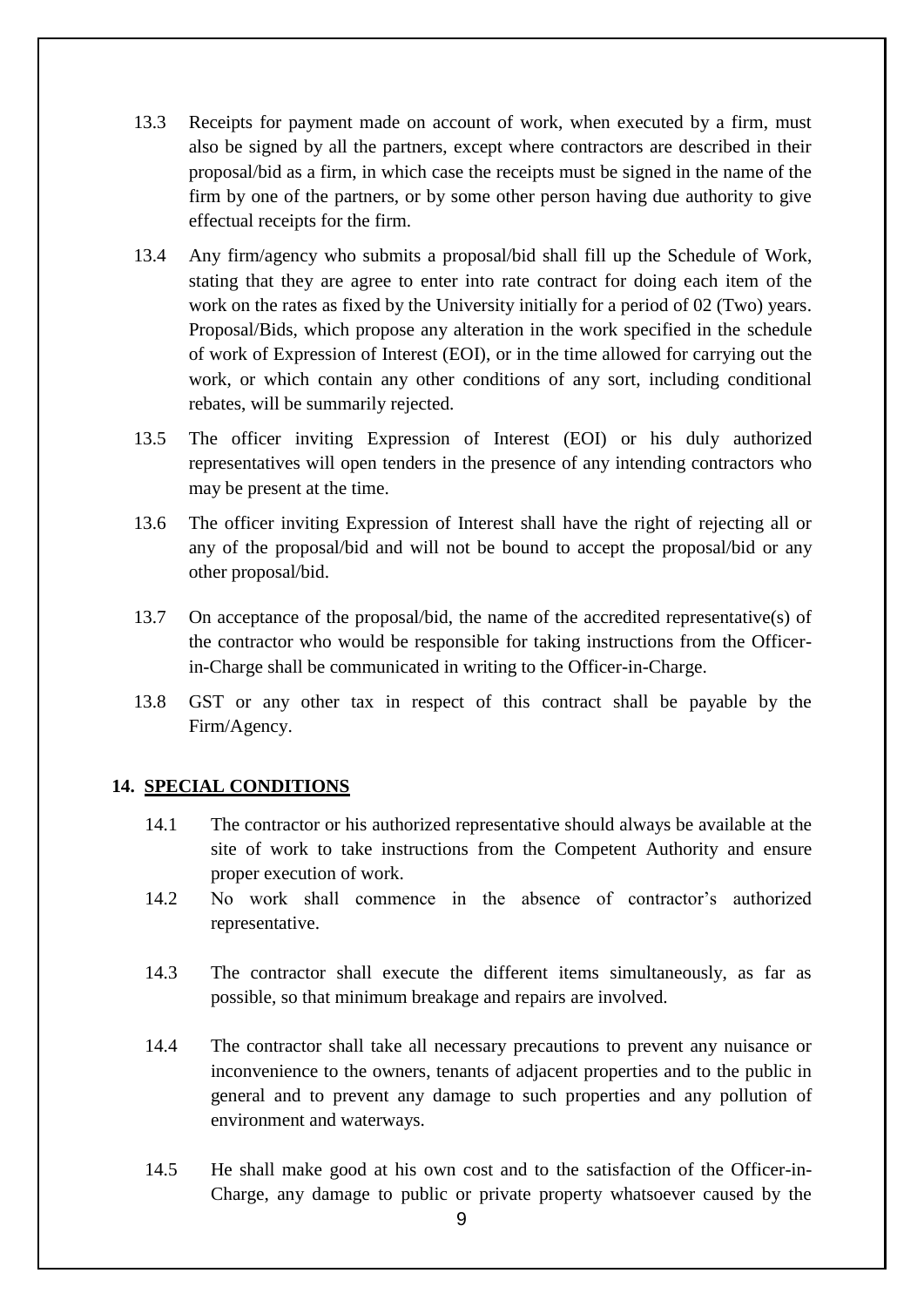execution of the work or by traffic brought thereon by the contractor. Utmost care shall be taken to keep the noise level to the barest minimum so that no disturbance as far as possible is caused to the occupants/users of adjoining buildings.

- 14.6 The site may be at one or more places within the campus and at any for which nothing extra shall be paid.
- 14.7 The contractor shall be bound to follow the instruction and restrictions imposed by the Administration / Police Authorities on the working and movement of labour / material / vehicles etc. and nothing extra shall be paid on this account.
- 14.8 The contractor will follow all electricity safety rules and also the required safety precautions while doing work on the equipments. The contractor will also arrange to supply all safety equipments required for repair work of furniture items.
- 14.9 Dismantle parts shall be return to department in full quantity.
- 14.10 Any damage to the installation or building during repairs /maintenance of furniture items shall be made good by the firm and no extra cost shall be paid on this account.
- 14.11 After carrying out the schedule work/repairs, the firm has to clean the site of work.
- 14.12 The agency has to follow the security restrictions as laid down by security agency and nothing extra shall be paid on account of idle labour.
- 14.13 The contractor is fully responsible for safety and conduct of his representative.
- 14.14 The contractor shall furnish name & contact number of the person, who should be contacted during emergency. The contractor should have telephone facility round the clock for immediate contact.
- 14.15 The University reserves the right to terminate the contract in full or part, as required, without assigning any reason.
- 14.16 The contractor shall replace the staff, in the event of misconduct by him or as directed by in-Charge or his authorized representative.
- 14.17 All workers of the agency shall be in proper neat & clean uniform and the agency shall issue identify cards to all workers, copy of the same shall also be issued to University and should also be kept with himself.
- 14.18 Payment will be made on basis of actual work done, after producing satisfactory report from user department (in the prescribed format). Income-tax, TDS and other statutory levies, as applicable from time to time, shall be deducted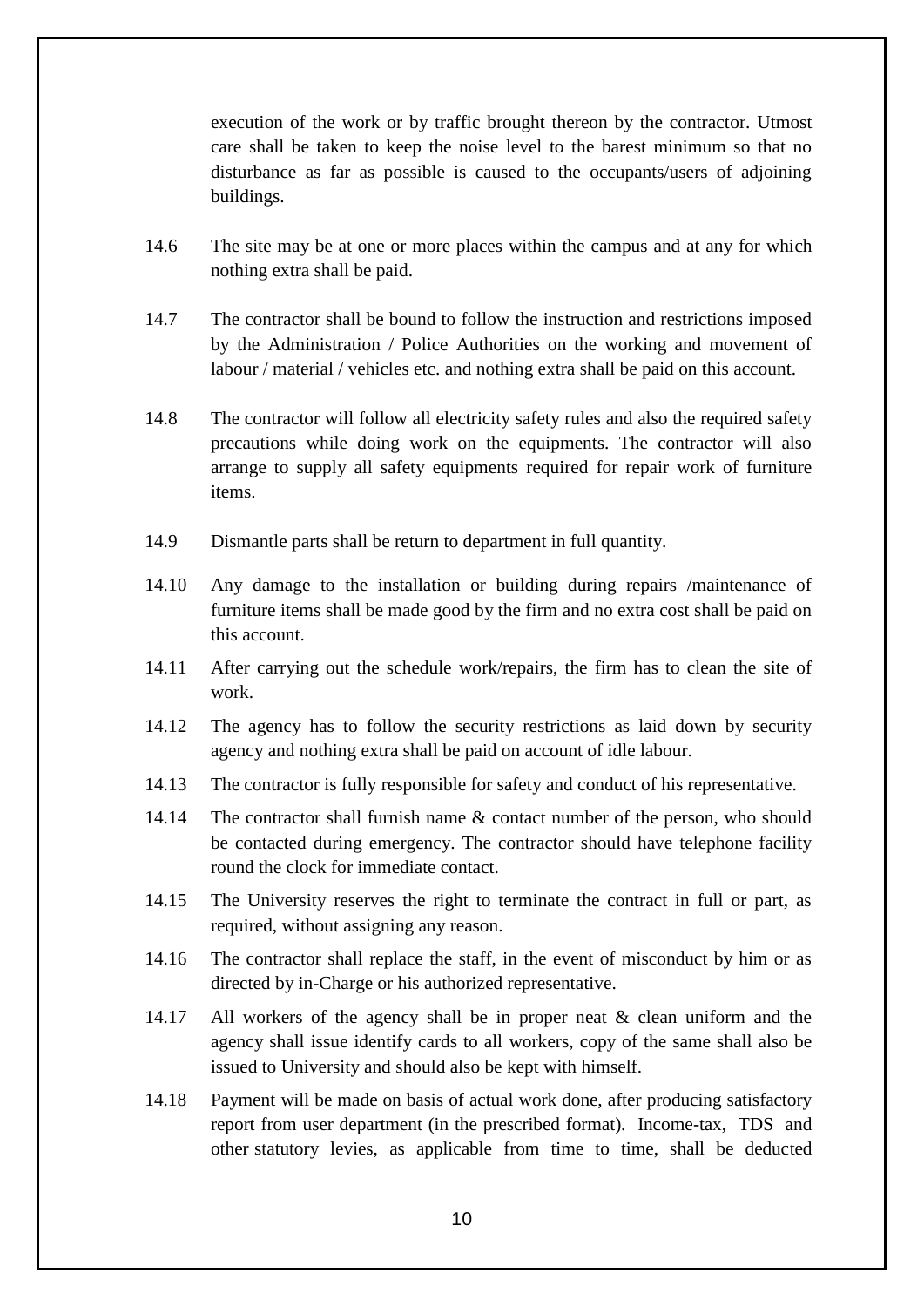from the bills for which certificate can be issued by the GGSIPU on request.

14.19 Rates shall remain fixed and valid during the period of contract. This office will not entertain any claim on account of any tax for the material used for executing the work awarded under the contract and all such taxes should be paid by the firm itself' TDS and any other Government levies applicable on bill as per Government of India instructions issued from time to time shall be deducted'.

## **15. PAYMENT METHOD**

- 15.1 For providing services as per clause 2 regarding the scope of work, payment will be made by the University withing 30-45 days from the date of submission of the proper bill and copy of order/approval alongwith satisfactory reports. The bills shall be submitted in triplicate.
- 15.2 The University reserve the right to carry out post payment audit/or technical examination of the final bills including all the supporting vouchers, abstract etc. The University further reserves the right to enforce recovery of any overpayment from the running/pending bills as and when come into notice.
- 15.3 TDS will be deducted at sources wherever applicable, PAN No. & GST No. should be quoted on each bill.
- 15.4 No responsibility will be taken by the University for Credit Sales Loses or pilferage.

## **16. ARBITRATION AND SETTLEMENT OF DISPUTES:**

- 16.1 University and the contractor shall make every effort to resolve amicably by direct information negotiation by difference or dispute arising between them under or in connection with the University order.
- 16.2 If after thirty (30) days from the commencement of such informal negotiations, University and the contractor have been unable to resolve amicably the dispute, either party may require that the dispute be referred for resolution to the formal mechanisms as specified hereunder:
- 16.3 Any dispute or differences whatsoever arising between the parties out of or relating to the manufacturing, meaning, scope, operation or effect of this contract or the validity or the breach thereof shall be settled by arbitration in accordance with the provisions of the Arbitration & Conciliation Act, 1996 and the award made in pursuance thereof shall be binding on the parties. The sole arbitrator shall be appointed by the Vice Chancellor, GGS Indraprastha University.
- 16.4 The performance under this contract shall not stop for any reason whatsoever during the said dispute/proceedings, unless the contractor is specifically directed by University to desist from working in this behalf.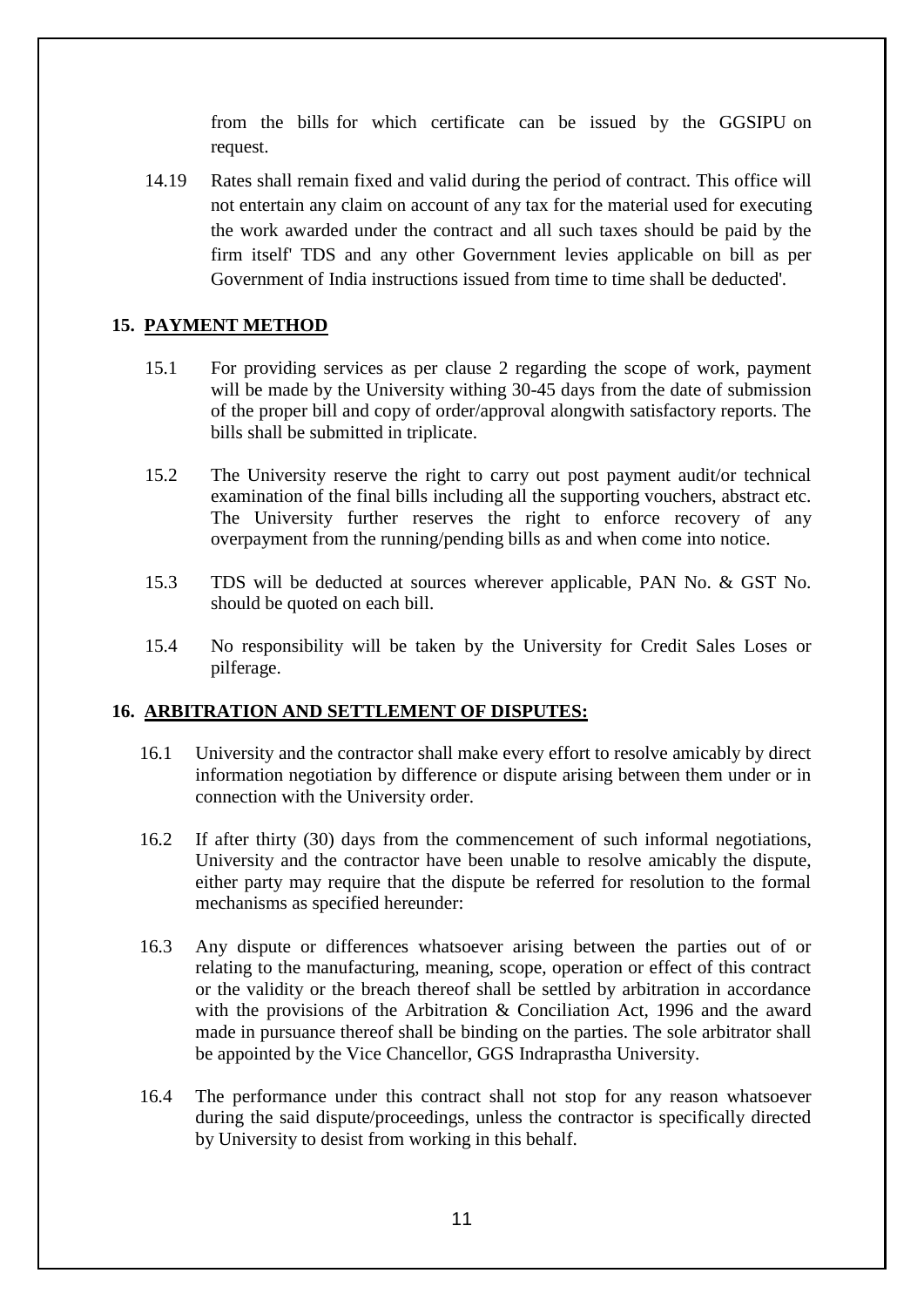- 16.5 The venue of arbitration shall be Delhi/ New Delhi. The language of proceedings shall be English. The Law governing the substantive issues between the parties shall be the Laws of India. All disputes are subject to the jurisdiction of the Delhi Courts only.
- 16.6 It is also a term of that if any fees are payable to the arbitrator, these shall be paid equally by both the parties. It is also a term of the contract that the arbitrator shall be deemed to have entered on the reference on the date he issues notice to both the parties calling them to submit their statement of claims and counter statement of claims.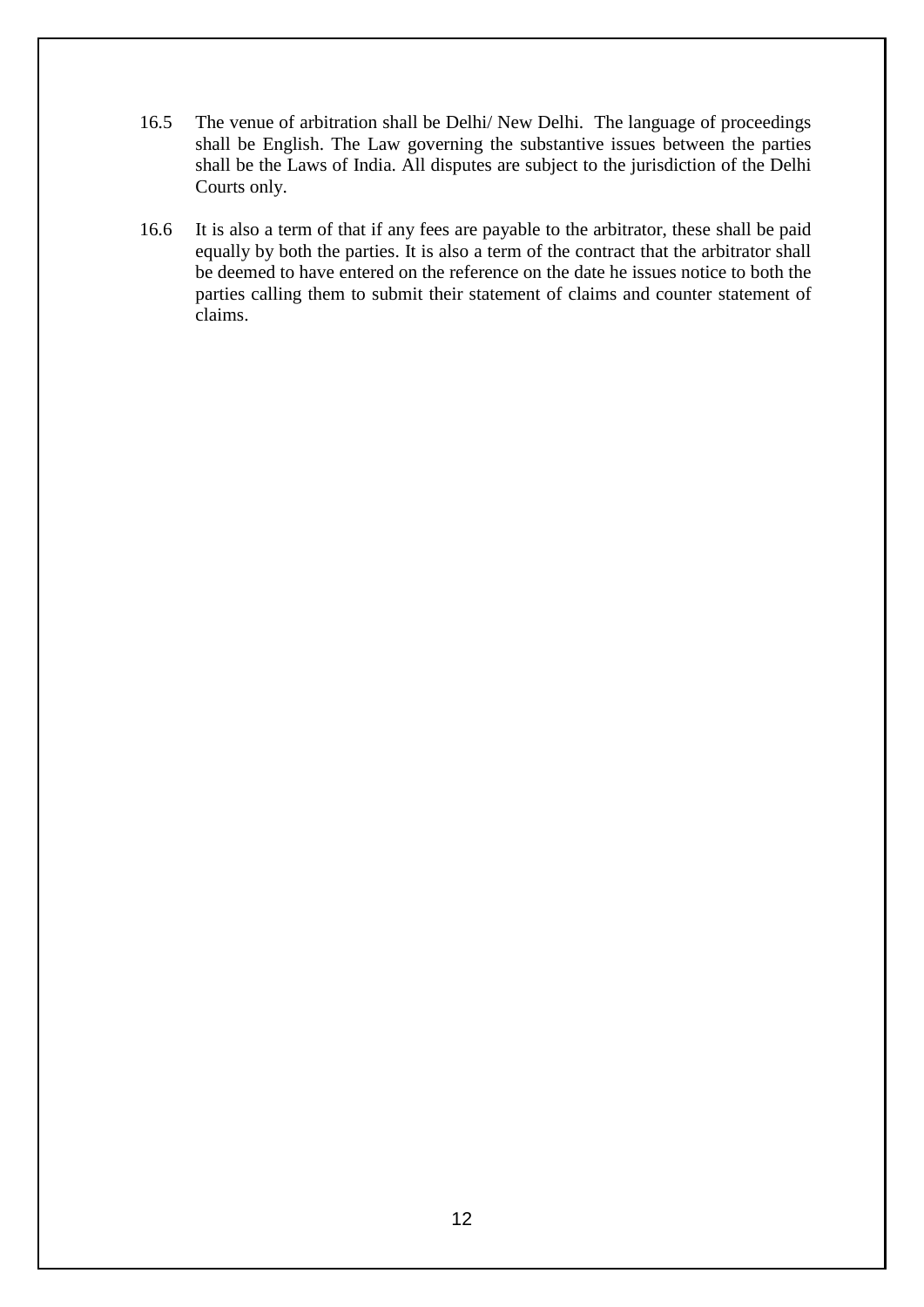#### **SCHEDULE OF WORK**

Name of Work: **Empanelment of Firms (5-6) for Repair & Maintenance of office, lab, hostel, class room & other academic related furniture items GGSIPU campus at Sector-16C, Dwarka, New Delhi.**

| S.<br>No.        | <b>Description of Items</b>                                           | <b>Make/Brand</b>     | Unit          | <b>Rates</b> in<br>Rs. |
|------------------|-----------------------------------------------------------------------|-----------------------|---------------|------------------------|
| $\mathbf{1}$     | <b>STEEL CANED CHAIRS</b>                                             |                       |               |                        |
|                  | Replacement of New Wooden<br>a)<br>Seat/Back (duly Canned & Polished) | ----                  | One           | 140.00                 |
|                  | Replacement of wooden Arms<br>b)<br>(Polished / Paint)                | ----                  | One           | 50.00                  |
|                  | Replacement of Rubber Shoes/cap<br>c)                                 | ----                  | One           | 15.00                  |
|                  | P/F of steel strips/pipe for support<br>d)<br>with welding            | ----                  | One           | 20.00                  |
| $\boldsymbol{2}$ | <b>STEEL TABLES</b>                                                   |                       |               |                        |
|                  | Replacement of Lock<br>a)                                             | Reena/Prakash/Bhatia  | One           | 180.00                 |
|                  | <b>Adjustment of Drawer</b><br>b)                                     | ----                  | One           | 50.00                  |
|                  | Opening/Providing of key<br>$\mathbf{c})$                             |                       | One           | 50.00                  |
|                  | d) P/F of complete Drawer with lock $&$<br>key in 18 mm MS Sheet      | Fabricated (MS)       | One           | 200.00                 |
|                  | e) Replacement of Handle (3-4 inches)                                 | Reena/Prakash/Bhatia  | One           | 15.00                  |
|                  | i) P/F of legs of 25mm square pipe 18<br>gauge with paint             | Fabricated (MS)       | Running<br>ft | 20.00                  |
|                  | j) P/F of rubber shoes                                                | ----                  | One           | 40.00                  |
|                  | k) Repair of Table                                                    |                       | One           | 100.00                 |
| 3                | <b>STEEL ALMIRAH</b>                                                  |                       |               |                        |
|                  | Replacement of Lock<br>a)                                             | Reena/Prakash/Bhatia  | One           | 200.00                 |
|                  | Replacement of Handle (5-6 inch)<br>b)                                | Reena/Prakash/Bhatia  | One           | 30.00                  |
|                  | Repair of Locking system<br>c)                                        |                       | One           | 40.00                  |
|                  | Adjustment of shelves<br>$\rm d)$                                     | ----                  | One           | 100.00                 |
|                  | Opening/Providing of key of any<br>e)<br>make of Almirah              | ----                  | One           | 50.00                  |
|                  | P/F of New Leg (Base) 18 mm MS<br>f)<br>sheet with paint              | Fabricated (MS)       | One           | 250.00                 |
|                  | Repairing of Door<br>g)                                               | ----                  | One           | 30.00                  |
|                  | P/F of New Shelves<br>h)                                              | Fabricated (MS)       | Per sq. ft    | 40.00                  |
|                  | P/F of New Locking System<br>$\mathbf{i}$                             | Reena/Prakash/Bhatia  | One           | 150.00                 |
|                  | Repair of leg with welding etc.<br>j)                                 | $---$                 | One           | 50.00                  |
|                  | P/F of Glass in Glass Almirah with<br>$\bf k)$<br>rubber beading      | Modi/Saint-Gobain/HNG | Per Sq.ft     | 60.00                  |
| $\boldsymbol{4}$ | <b>STEEL FILING CABINET</b>                                           |                       |               |                        |
|                  | Replacement of lock<br>a)                                             | Reena/Prakash/Bhatia  | One           | 150.00                 |
|                  | Repairing of cabinet<br>b)                                            | ----                  | One           | 40.00                  |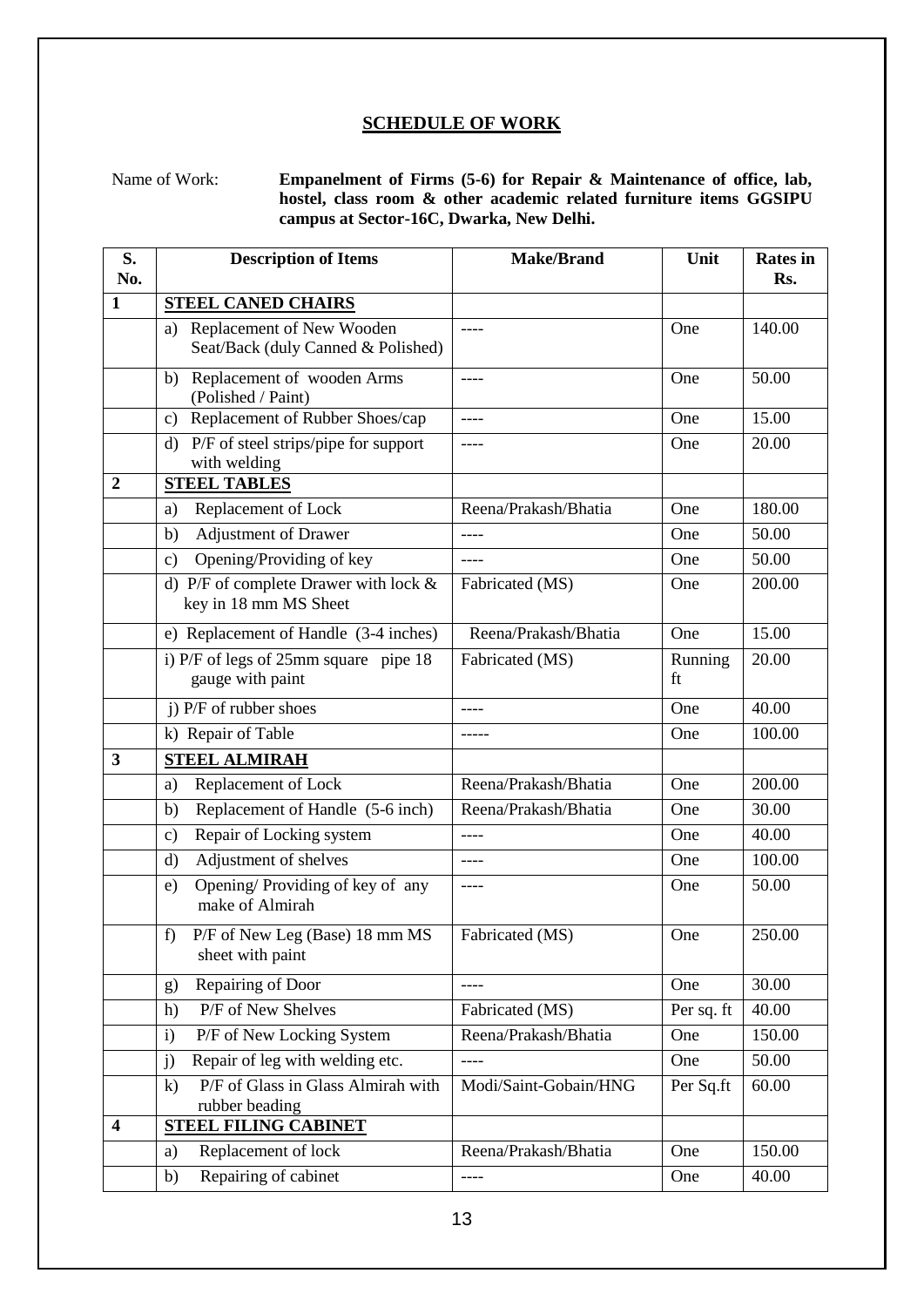|    | Repair of locking system<br>$\mathbf{c})$                                |                          | One          | 50.00  |
|----|--------------------------------------------------------------------------|--------------------------|--------------|--------|
|    | Opening/Providing of Key<br>d)                                           | ----                     | One          | 50.00  |
|    | Adjustment of drawer<br>e)                                               |                          |              | 50.00  |
|    | P/F of New Channel<br>f)                                                 | Hectic/telescopic        | One          | 120.00 |
| 5  | <b>Steel Revolving/Visitor Chair</b>                                     |                          |              |        |
|    | Replacement of Wheel (ISI Mark)<br>a)                                    | Regal/Jatin              | One          | 50.00  |
|    | Replacement of Spring<br>$\mathbf{c})$                                   | ----                     | One          | 30.00  |
|    | Providing of PVC Base 12"-16"<br>d)                                      | Saviton/SKI              | One          | 200.00 |
|    | P/F of PU Plastic Arms<br>f)                                             | Feda/Sevition/Prime Rose | One          | 120.00 |
|    | Replacement of Hydraulic<br>i)<br>Cylinder                               | Bisma/Acon/Eashwar       | One          | 250.00 |
| 6  | <b>Spray Painting including denting etc.</b>                             |                          |              |        |
|    | Spray Painting including denting<br>a)<br>etc.                           | Berger/Asian             | Per Sq. ft   | 30.00  |
|    | Spray painting of steel table<br>b)<br>including denting                 | Berger/Asian             | One          | 150.00 |
|    | Spray painting of Steel Almirah<br>c)<br>including denting               | Berger/Asian             | One          | 500.00 |
|    | Spray Painting of Steel Filing<br>$\rm d$<br>cabinet including denting   | Berger/Asian             | One          | 200.00 |
|    | Spray Painting of Revolving/Visitor<br>e)<br>Chair including denting     | Berger/Asian             | One          | 20.00  |
|    | Spray painting of stool including<br>f)<br>denting                       | Berger/Asian             | One          | 10.00  |
|    | Spray painting of Book Case<br>g)<br>including denting                   | Berger/Asian             | One          | 120.00 |
| 7  | <b>STEEL BOOK CASE</b>                                                   |                          |              |        |
|    | P/F of Lock<br>a)                                                        | Reena/Prakash/Bhatia     | One          | 100.00 |
|    | P/F of Handle<br>b)                                                      |                          | One          | 20.00  |
|    | P/f of Glass panel<br>c)                                                 | Modi/HNG/SaintGobain     | Per Sq.ft    | 40.00  |
|    | Opening/Providing of Key<br>d)                                           |                          | One          | 50.00  |
| 8  | <b>FOOT REST /STOOL</b>                                                  |                          |              |        |
|    | a) Supply of New foot rest of standard<br>size of 19 mm Commercial Board | ----                     | One          | 200.00 |
|    | b) Repair of Stool with nails and screw                                  | ----                     | One          | 40.00  |
| 9  | <b>SPIRIT /LACQUER/MELAMINE</b><br><b>POLISH of Wooden Furniture</b>     |                          |              |        |
|    | Spirit/Lacquer/Melamine Polish<br>a)                                     | Wemlay/Asian/Berger      | Per Sq. ft   | 25.00  |
|    | Spirit/Lacquer/Melamine Polish of<br>b)<br>Sofa                          | Wemlay/Asian/Berger      | Per Seat     | 80.00  |
|    | Spirit/Lacquer/Melamine Polish of<br>c)<br>wooden chair                  | Wemlay/Asian/Berger      | Per<br>Chair | 100.00 |
| 10 | <b>P/F</b> of Normal Glass                                               |                          |              |        |
|    | a) 6mm thick                                                             | Modi/HNG/Saint Gobain    | Per Sq.ft    | 50.00  |
|    | b) 8mm thick                                                             | Modi/HNG/Saint Gobain    | Per Sq.ft    | 60.00  |
|    | c) 10mm thick                                                            | Modi/HNG/Saint Gobain    | Per Sq.ft    | 80.00  |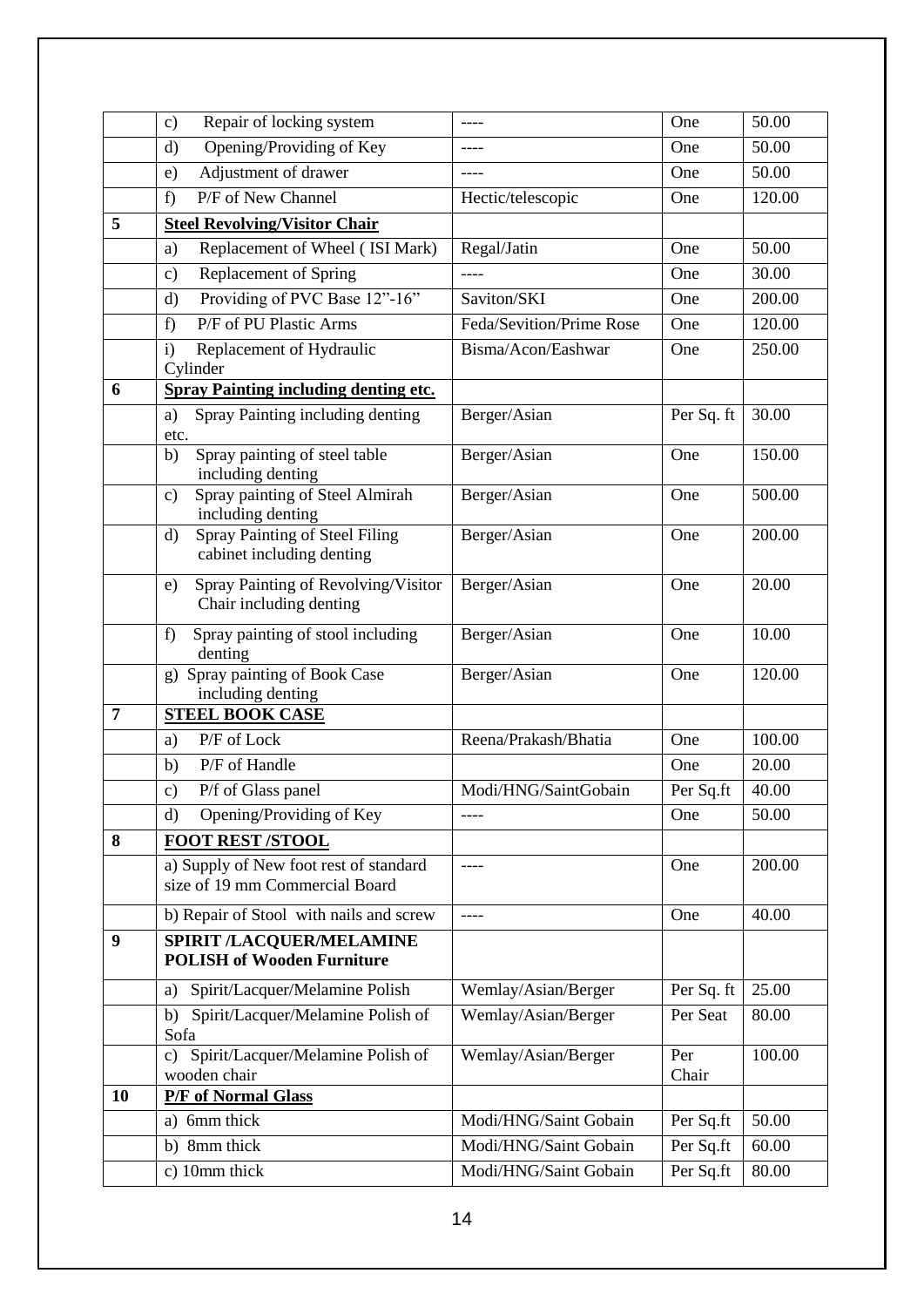|    | d) 12mm thick                                                                                                                                                                                                                          | Modi/HNG/Saint Gobain   | Per Sq.ft              | 100.00  |
|----|----------------------------------------------------------------------------------------------------------------------------------------------------------------------------------------------------------------------------------------|-------------------------|------------------------|---------|
| 11 | P/F of Beveled Glass with Brown                                                                                                                                                                                                        |                         |                        |         |
|    | Colour<br>a) 6mm thick                                                                                                                                                                                                                 | Modi/HNG/Saint Gobain   |                        | 60.00   |
|    | b) 8mm thick                                                                                                                                                                                                                           | Modi/HNG/Saint Gobain   | Per Sq.ft              | 80.00   |
|    | c) 10mm thick                                                                                                                                                                                                                          | Modi/HNG/Saint Gobain   | Per Sq.ft<br>Per Sq.ft | 100.00  |
|    | d) 12mm thick                                                                                                                                                                                                                          |                         |                        |         |
|    |                                                                                                                                                                                                                                        | Modi/HNG/Saint Gobain   | Per Sq.ft<br>Per Seat  | 120.00  |
| 12 | Renovation/Reconditioning of Sofa Set<br>Complete (All things including as cloth,<br>tat, cotton, jute, markin, Dori, Spring,<br>Steel Jal, Foam Sheet 25/50 mm HD,<br>rubber cushion, Polishing etc.) cloth<br>decided by University) |                         |                        | 1200.00 |
| 13 | Repair of Sofa                                                                                                                                                                                                                         |                         | One                    | 50.00   |
| 14 | P/F of Steel Jali (SS)                                                                                                                                                                                                                 | (ISI Mark)              | Per Mtr.               | 90.00   |
| 15 | P/F of Cover of Sofa, Complete (Cloth<br>decided by University)                                                                                                                                                                        |                         | Per Seat               | 250.00  |
| 16 | Cloth Change of sofa, Complete (Cloth<br>decided by University)                                                                                                                                                                        |                         | Per Seat               | 500.00  |
| 17 | Renovation of Cushion Chair<br>(Visitor/revolving) Seat & Back<br>Complete (all thing including as cloth,<br>foam sheet 25/50 mm HD, rubber<br>cushion etc., cloth decided by<br>University)                                           |                         | One                    | 700.00  |
| 18 | Cloth Change of Chair, Complete Seat<br>& Back (Cloth decided by the<br>University)                                                                                                                                                    |                         | One                    | 400.00  |
| 19 | P/F of Cover of chair, Complete (Cloth<br>decided by the University)                                                                                                                                                                   |                         | One                    | 150.00  |
| 20 | P/F of Mattress cover including<br>leatherette stitching complete (3/6)                                                                                                                                                                | (ISI standard)          | Per<br><b>Mattress</b> | 1000.00 |
| 21 | P/F of foam sheet 25mm (HD)                                                                                                                                                                                                            | Supreme/Bell/Royal Puff | Per Sq. ft             | 30.00   |
| 22 | P/F of foam sheet 50mm (HD)                                                                                                                                                                                                            | Supreme/Bell/Royal Puff | Per Sq. ft             | 50.00   |
| 24 | Stitching of Curtain Pleated with Eyelet                                                                                                                                                                                               |                         | Per Mtr                | 100.00  |
| 25 | P/F of Hooks of Curtain (Steel)                                                                                                                                                                                                        | ----                    | Each                   | 5.00    |
| 26 | Supply of cloth for curtains as per<br>sample, approved                                                                                                                                                                                |                         | Per Mtr                | 250.00  |
| 27 | P/F of Rod (25 mm) for Curtain                                                                                                                                                                                                         | Wooden/Aluminum         | Running<br>Ft.         | 50.00   |
| 28 | P/F of Rod (28 mm) for Curtain                                                                                                                                                                                                         | Wooden/Aluminum         | Running<br>Ft.         | 80.00   |
| 29 | <b>Wooden Furniture/Miscellaneous</b><br><b>Items</b>                                                                                                                                                                                  |                         |                        |         |
|    | Ante Termite treatment to wooden<br>a)<br>partition, racks etc.                                                                                                                                                                        | ----                    | Per Sq.ft              | 30.00   |
|    | b) P/F of Vertical Blinds (Complete)                                                                                                                                                                                                   | Nova/GD                 | Per Sq.ft              | 100.00  |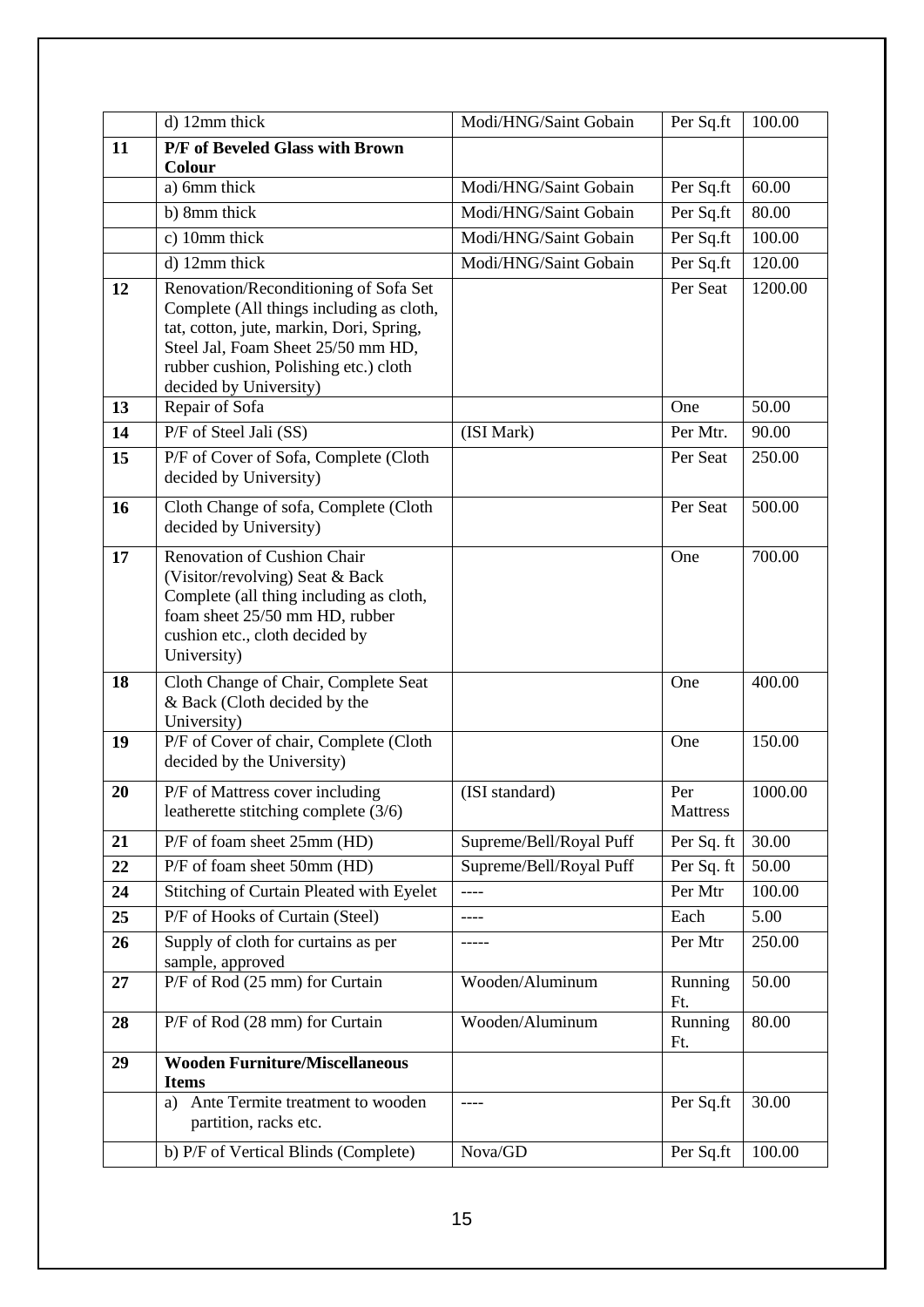| c) Removing/Fixing of Notice Board/<br>Green Board/White Board/Black<br>Board, Name Plate/Photo/ Wall<br>Clock etc. |                                       | Each             | 50.00  |  |  |
|---------------------------------------------------------------------------------------------------------------------|---------------------------------------|------------------|--------|--|--|
| d) P/F of Wooden Commercial Board<br>$(19$ mm $)$                                                                   | Alpine/Tigerhill/Lazer                | Per Sq.ft        | 80.00  |  |  |
| e) P/F of Wooden Beeding (1-2 m.m.)                                                                                 | <b>Teak Wood</b>                      | Running<br>ft    | 10.00  |  |  |
| f) Beading Polish                                                                                                   | Wembley/Bestley                       | Running<br>ft    | 5.00   |  |  |
| $g)$ P/F of Ply $(2 \text{ mm})$                                                                                    | Alpine/Tigerhill/Lazer                | Per Sq.ft        | 40.00  |  |  |
| h) P/F of Sunmica (0.8 mm)                                                                                          | Sundek/Goldtouch/Paradise             | Per Sq.ft        | 30.00  |  |  |
| $\overline{P/F}$ of Sunmica (1 mm)                                                                                  | Sundek/Goldtouch/Paradise             | Per Sq.ft        | 40.00  |  |  |
| j) Class Room Chair Flap Moving<br>Machine                                                                          | ----                                  | Each             | 250.00 |  |  |
| k) Carpenter Remuneration (Semi<br>Skilled)                                                                         | ----                                  | Per Four<br>Hour | 350.00 |  |  |
| 1) Labour Remuneration (Unskilled)                                                                                  | ----                                  | Per Four<br>Hour | 250.00 |  |  |
| m) Car Seat Cotton Cover with Stitching<br>& Fixing (Complete)                                                      | ----                                  | Each<br>Seat     | 300.00 |  |  |
| n) P/F of Koni Support to Hang the<br>Wooden/Steel Box                                                              | ----                                  | Each             | 150.00 |  |  |
| o) Welding Per Point                                                                                                |                                       | Per Point        | 20.00  |  |  |
| p) P/f of Table/Almirah/Storage made of<br>19 mm thick commercial Board with<br>4 mm thick teek veneer with         | Board-<br>Alpine/Tigerhill/Lazer      | Per Sq. ft       | 800.00 |  |  |
| drawers/shutters with complete<br>hardware fittings and PU melamine<br>polish with complete labour charges.         | Sunmica-<br>Sundek/Goldtouch/Paradise |                  |        |  |  |
| Note: The rates are excluding statutory taxes $\&$ same shall be paid by the University at the time<br>of billing.  |                                       |                  |        |  |  |